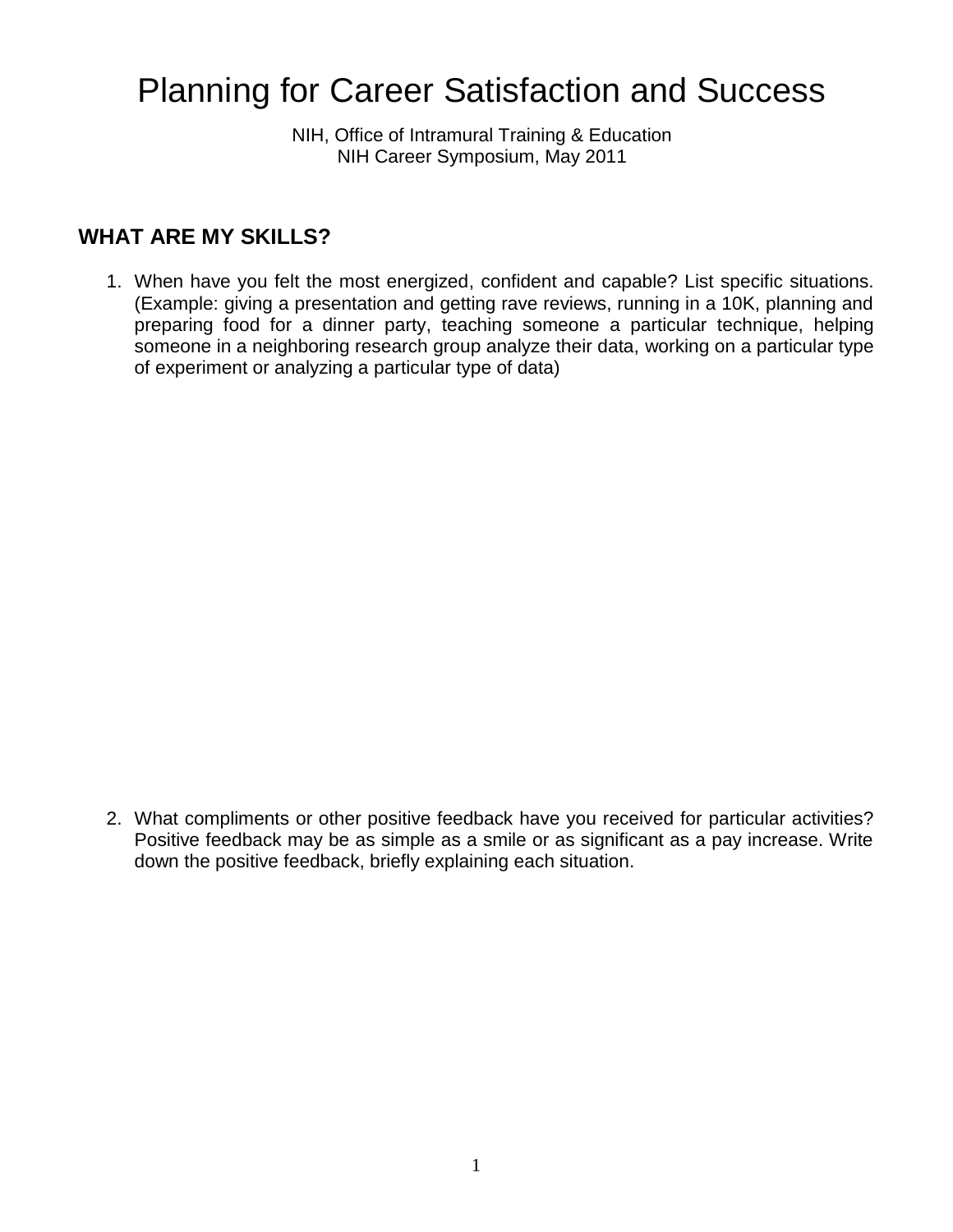3. For several important work activities (examples: teaching a class, supervising a summer intern, completing a proteomic screen, writing a paper) list specific tasks associated with the activity and consider the transferable skills necessary to complete the tasks (Table on Page 2).

| <b>ACTIVITY #1:</b> |                             |
|---------------------|-----------------------------|
| <b>TASKS</b>        | <b>TRANSFERRABLE SKILLS</b> |
|                     |                             |
|                     |                             |
|                     |                             |
|                     |                             |
|                     |                             |
|                     |                             |
|                     |                             |
|                     |                             |
|                     |                             |
|                     |                             |
|                     |                             |
|                     |                             |
|                     |                             |

| <b>ACTIVITY #2:</b> |                             |
|---------------------|-----------------------------|
| <b>TASKS</b>        | <b>TRANSFERRABLE SKILLS</b> |
|                     |                             |
|                     |                             |
|                     |                             |
|                     |                             |
|                     |                             |
|                     |                             |
|                     |                             |
|                     |                             |
|                     |                             |
|                     |                             |
|                     |                             |
|                     |                             |
|                     |                             |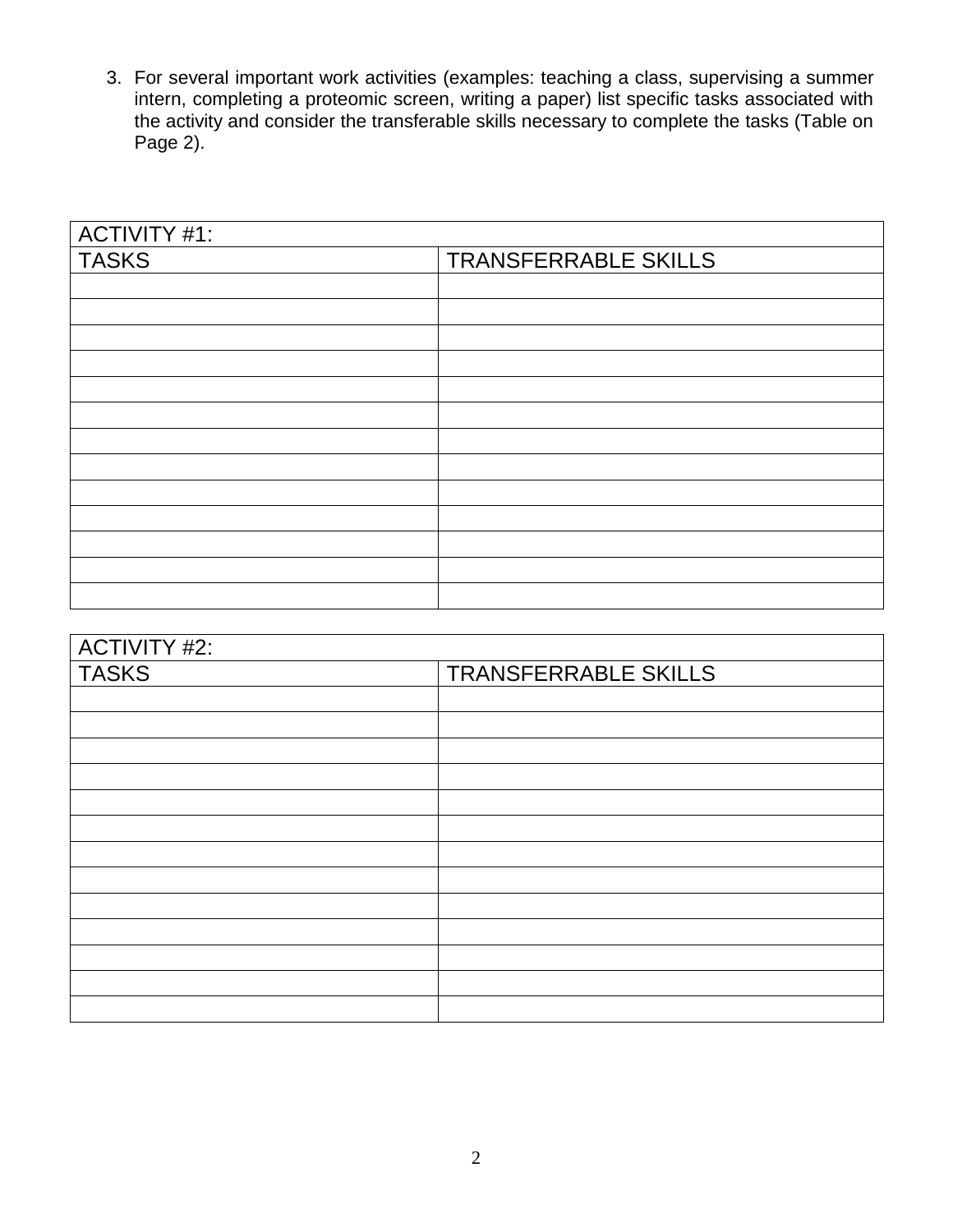4) What are some of my highly developed or developing skills?

5) What skills do I wish to develop further? How will I accomplish this?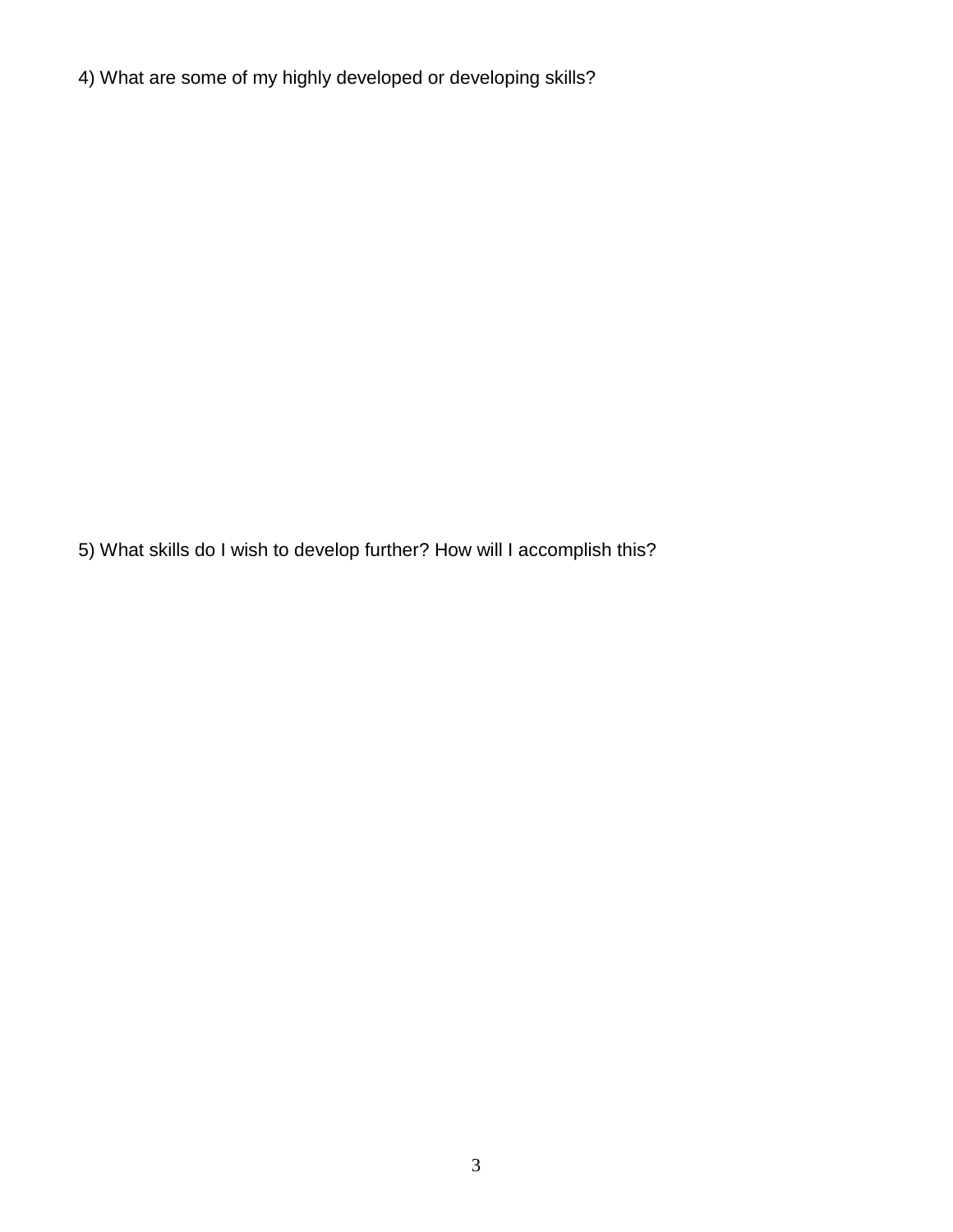#### **WHAT ARE MY JOB-RELATED NEEDS?**

We all want and need different things from our jobs and we derive work satisfaction in different ways. To help you assess your needs rate each of the following statements as:

Not important to me (NI) Important to me (I) Very important to me (VI)

Keep in mind that there are no right or wrong ratings; it is a process of identifying what matters most to *you* rather than to someone else.

## I am interested in a career that includes:

| $\overline{\phantom{a}}$<br>$\overline{\phantom{a}}$                                                                                                                                                                                                                                                                                                                                                                                                                                                                                                                                                                                                                                                                                                                                                                                                                                                           | A lot of mental challenge and problem-solving<br>Autonomy, independence, freedom<br>Creating or building things<br>Friendships and warm working relationships<br>Flexibility in work schedule and structure<br>Frequent dealings with the public<br>Global perspectives and international work<br>Having a positive impact on others and society<br>High degree of competition |
|----------------------------------------------------------------------------------------------------------------------------------------------------------------------------------------------------------------------------------------------------------------------------------------------------------------------------------------------------------------------------------------------------------------------------------------------------------------------------------------------------------------------------------------------------------------------------------------------------------------------------------------------------------------------------------------------------------------------------------------------------------------------------------------------------------------------------------------------------------------------------------------------------------------|--------------------------------------------------------------------------------------------------------------------------------------------------------------------------------------------------------------------------------------------------------------------------------------------------------------------------------------------------------------------------------|
| $\begin{tabular}{ccccc} \multicolumn{2}{c }{\textbf{1} & \multicolumn{2}{c }{\textbf{2} & \multicolumn{2}{c }{\textbf{3} & \multicolumn{2}{c }{\textbf{4} & \multicolumn{2}{c }{\textbf{5} & \multicolumn{2}{c }{\textbf{6} & \multicolumn{2}{c }{\textbf{6} & \multicolumn{2}{c }{\textbf{6} & \multicolumn{2}{c }{\textbf{6} & \multicolumn{2}{c }{\textbf{6} & \multicolumn{2}{c }{\textbf{6} & \multicolumn{2}{c }{\textbf{6} & \multicolumn{2}{$<br>$\begin{tabular}{ccccc} \multicolumn{2}{c }{\textbf{1} & \multicolumn{2}{c }{\textbf{2} & \multicolumn{2}{c }{\textbf{3} & \multicolumn{2}{c }{\textbf{4} & \multicolumn{2}{c }{\textbf{5} & \multicolumn{2}{c }{\textbf{6} & \multicolumn{2}{c }{\textbf{6} & \multicolumn{2}{c }{\textbf{6} & \multicolumn{2}{c }{\textbf{6} & \multicolumn{2}{c }{\textbf{6} & \multicolumn{2}{c }{\textbf{6} & \multicolumn{2}{c }{\textbf{6} & \multicolumn{2}{$ | Immediate or rapid feedback and gratification<br>Intellectual status; to acknowledged as an "expert" in a given field<br>Job stability and security<br>Making decisions and having power to decide courses of action                                                                                                                                                           |
|                                                                                                                                                                                                                                                                                                                                                                                                                                                                                                                                                                                                                                                                                                                                                                                                                                                                                                                | Many deadlines and time demand/pressure challenges<br>Opportunities for supervision, power, leadership, influence<br>Opportunity for balance between work and family<br>Order and structure                                                                                                                                                                                    |
|                                                                                                                                                                                                                                                                                                                                                                                                                                                                                                                                                                                                                                                                                                                                                                                                                                                                                                                | Precision work with little tolerance for error<br>Prestige, respect, or a level of social status<br>Respect, recognition, being valued<br>Routine, predictable work and work projects                                                                                                                                                                                          |
|                                                                                                                                                                                                                                                                                                                                                                                                                                                                                                                                                                                                                                                                                                                                                                                                                                                                                                                | Substantial alone time and solitary work<br>Substantial financial compensation and financial rewards<br>Substantial teamwork and group interaction                                                                                                                                                                                                                             |
|                                                                                                                                                                                                                                                                                                                                                                                                                                                                                                                                                                                                                                                                                                                                                                                                                                                                                                                | Tranquility, comfort, and avoidance of pressure<br>Using creativity, imagination; being innovative<br>Using cutting edge or pioneering technologies or techniques<br>Variety and a changing work pace                                                                                                                                                                          |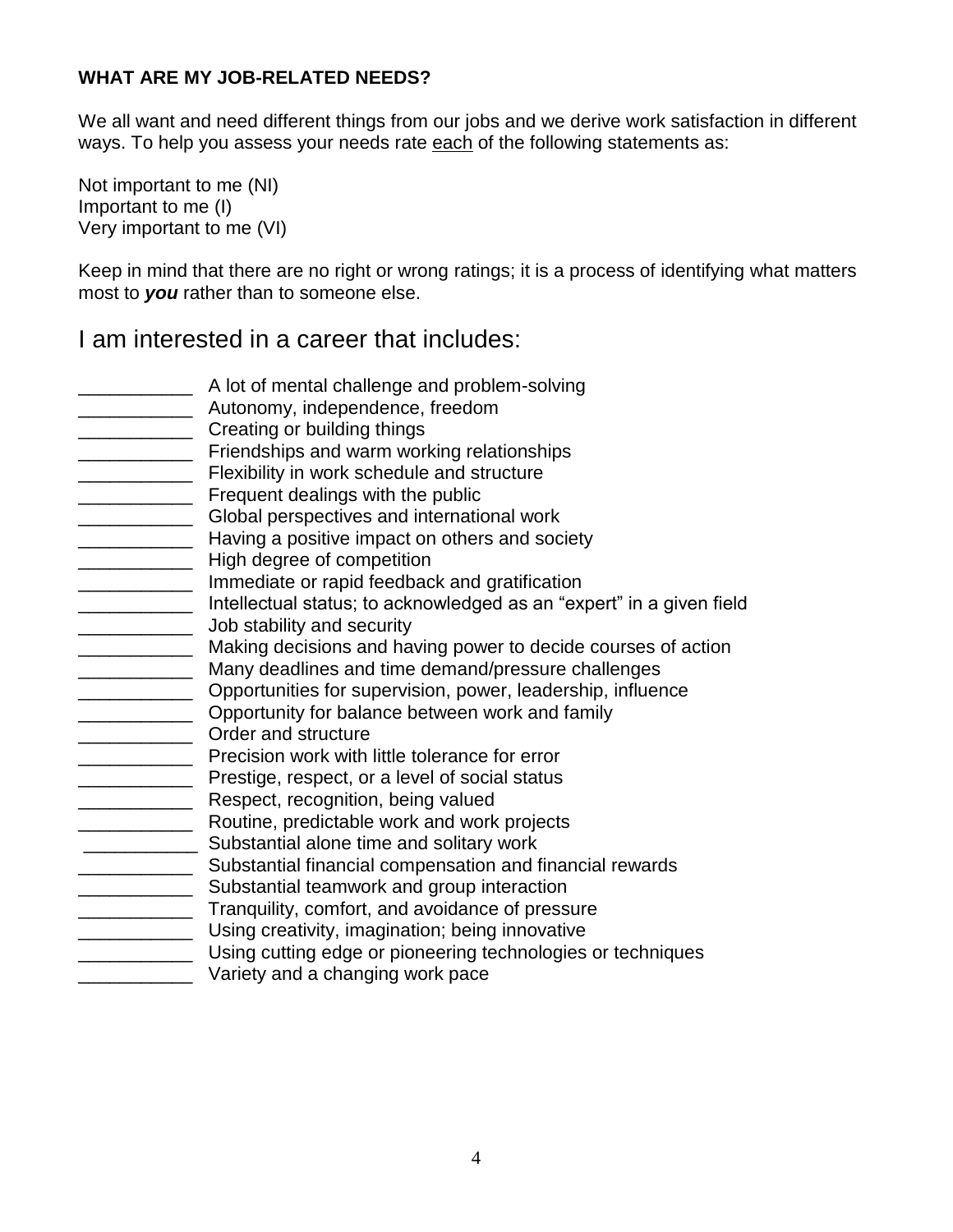Focusing on needs you rated as VERY IMPORTANT to you, rank them from most important to least important:

| 2. $\qquad \qquad$                  |  |
|-------------------------------------|--|
| $\begin{array}{c}\n3.\n\end{array}$ |  |
|                                     |  |
| 5.                                  |  |

What types of jobs will satisfy these very important job-related needs? What jobs that you are considering might prove challenging when you consider these personal needs/work values? How might you work around those challenges?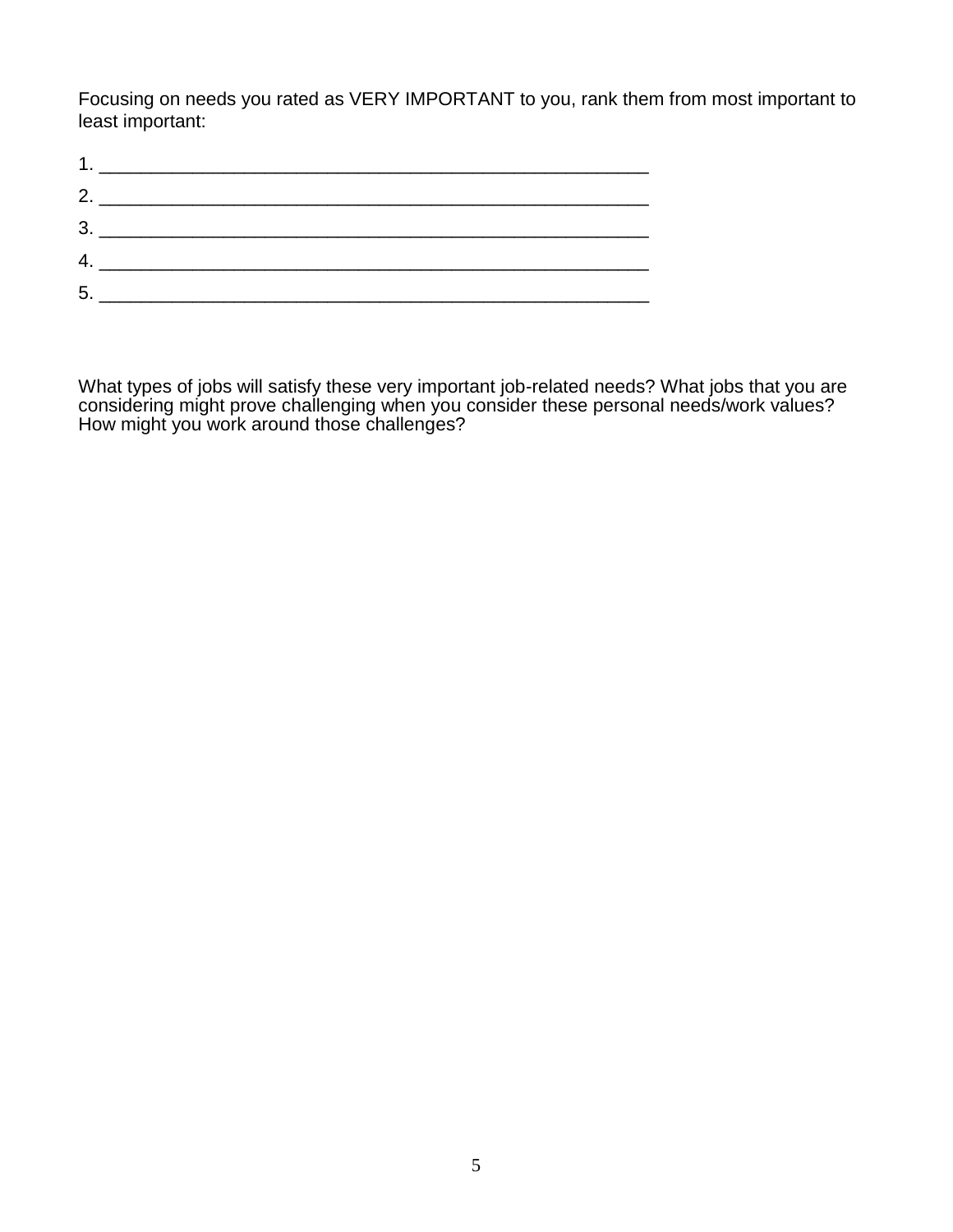## **WHAT ARE MY INTERESTS?**

List your scientific and/or artistic interests.

List your hobbies and extracurricular activities.

List activities that you enjoy, such as public speaking, planning events, debating, teaching others, analyzing data, writing.

List activities that you do NOT enjoy, such as public speaking, planning events, debating, teaching others, analyzing data, writing.

Identify themes that emerge from the exercise: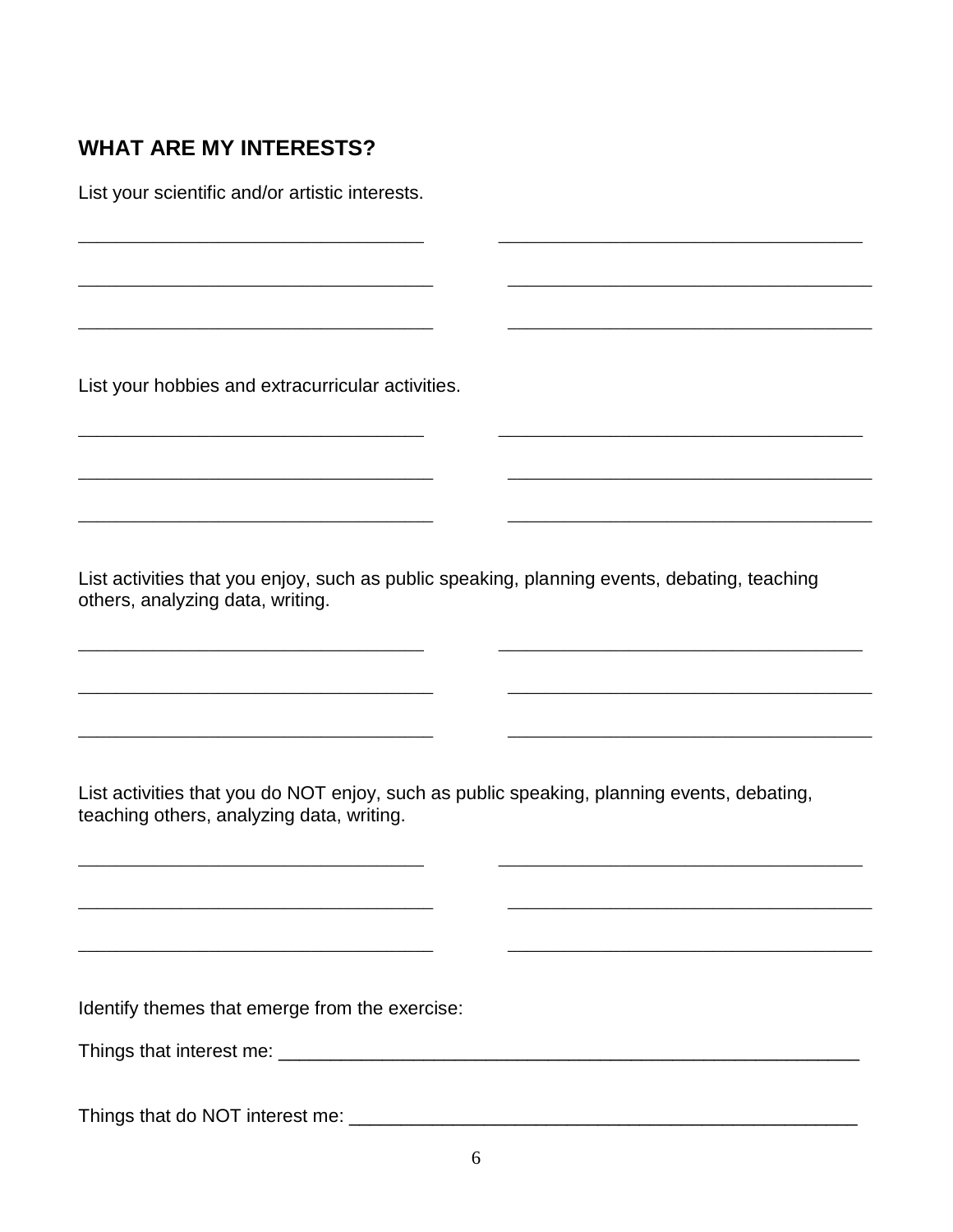### **SELF-ASSESSMENT PROFILE**

Review the previous three exercises and enter the data requested below:

| $\mathbf 1$ |                                                           |
|-------------|-----------------------------------------------------------|
| 2.          |                                                           |
|             |                                                           |
| 3.          |                                                           |
|             |                                                           |
|             | List your top 3 interests:                                |
| $\mathbf 1$ | <u> 1980 - Andrea Andrewski, fransk politik (d. 1980)</u> |
| 2.          |                                                           |
| 3.          |                                                           |
|             |                                                           |
|             | List your top 3 most important work needs:                |
|             | 1.                                                        |
| 2.          |                                                           |

List the top 3 skills you enjoy using most:

Do your interests and skills seem consistent with one another? If not, what are the potential implications for the inconsistency?

Do your values seem consistent with your interests and skills? If not, what are the potential implications for the inconsistency?

Potential careers to explore: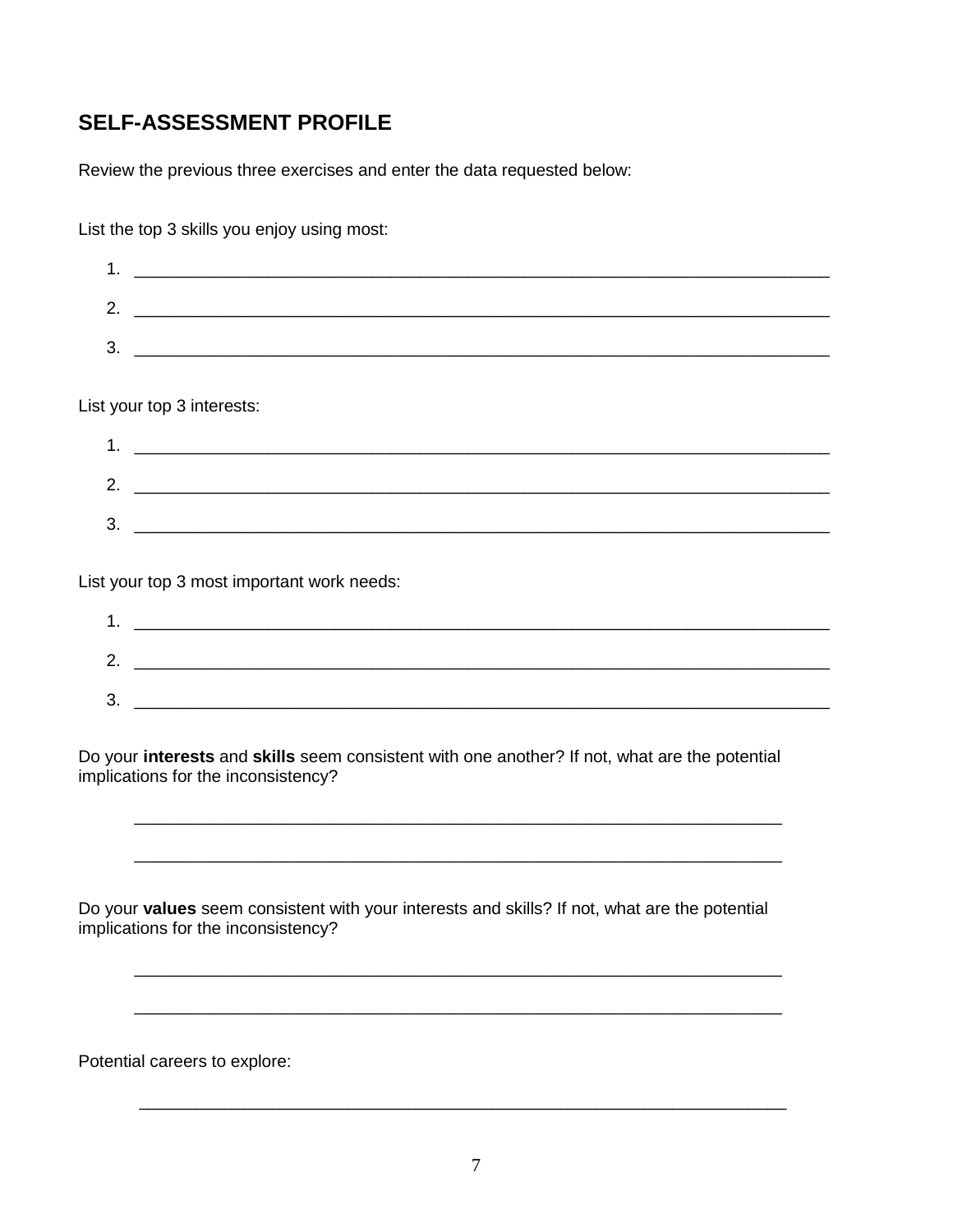### **LEARNING ABOUT SCIENCE CAREERS**

There are many different career options for science trainees. As you consider your options, it may be helpful for you to gather information from people currently working in careers of interest to you. Visiting work sites and talking with people about their jobs is often the most effective way to find out more about different fields.

Below are some questions you may want to ask as you start to talk with friends, family, or colleagues, visit work sites, and/or discuss job opportunities with potential employers:

- What do you do in a "typical day?" Is there such a thing as a typical day?  $\bullet$
- Where is most of your work performed? (i.e., at a desk, with patients, on the road, in other  $\bullet$ people's offices)
- What kinds of skills are important to have in your job?  $\bullet$
- What kind of technical skills do you have? Do you work with specialized equipment?  $\bullet$
- What are some of the things you like about your job?  $\bullet$
- What are some of the frustrations in your job?  $\bullet$
- Do you do your work mostly by yourself or with other people? Do you supervise other  $\bullet$ people?
- To whom do you usually report?
- Are there opportunities for advancement?
- What is the employment outlook in your field?
- Are there other people you would suggest I talk to about careers in your field?
- What kind of advice would you give people considering this field?